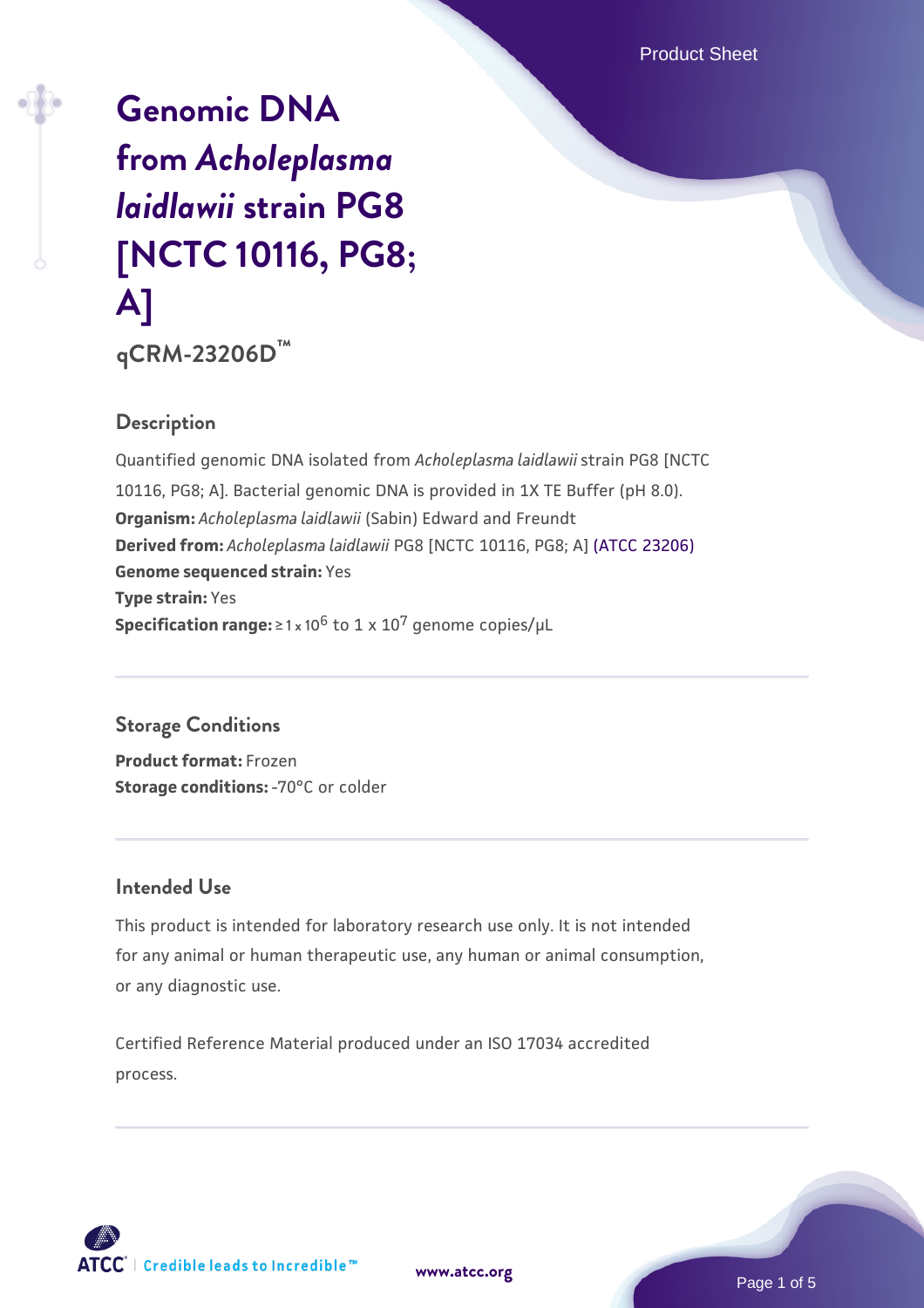**qCRM-23206D**

# **Biosafety Level 1**

ATCC determines the biosafety level of a material based on our risk assessment as guided by the current edition of *Biosafety in Microbiological and Biomedical Laboratories (BMBL)*, U.S. Department of Health and Human Services. It is your responsibility to understand the hazards associated with the material per your organization's policies and procedures as well as any other applicable regulations as enforced by your local or national agencies.

# **Certificate of Analysis**

For batch-specific test results, refer to the applicable certificate of analysis that can be found at www.atcc.org.

## **Handling Procedures**

- 1. Thaw the vial at room temperature.
- 2. Avoid exposing genomic DNA to repeated freeze-thaw cycles. Subjecting genomic DNA to repeated free/thaw cycles may result in degradation of the DNA and variations in copies/µL.

# **Quality Control Specifications**

**Integrity:** Integrity of DNA was determined by electrophoresis on a 1% agarose gel stained with ethidium bromide. **Functional tests:** Functional activity was confirmed by PCR amplification of the 16S ribosomal RNA gene.

**Identity:** Identity confirmed by sequencing of 16S ribosomal RNA gene.

**Notes**





Page 2 of 5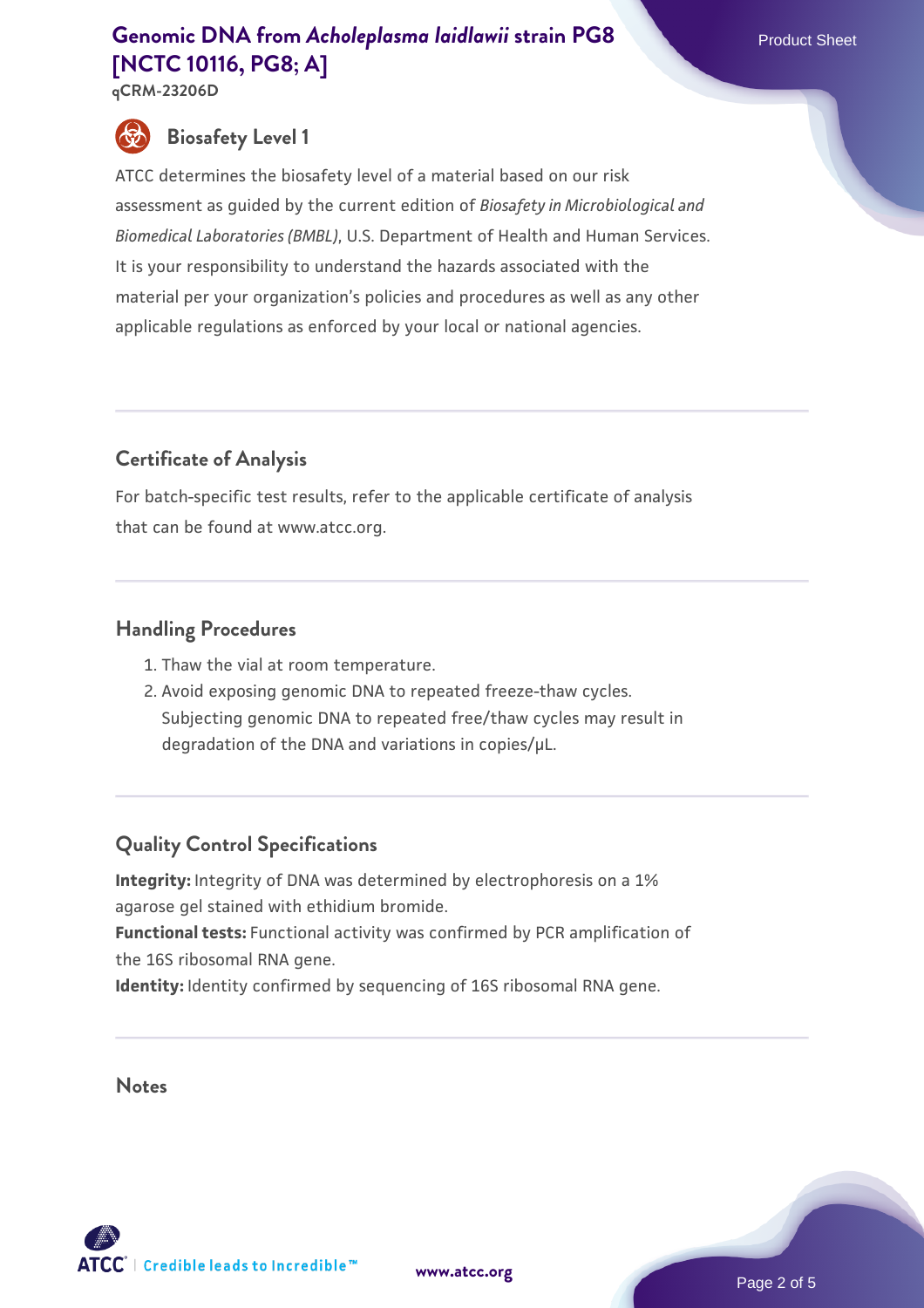This preparation of high molecular weight DNA is appropriate for use in the polymerase chain reaction (PCR)\* process and other molecular biology applications.

\*The PCR process is covered by patents owned by Hoffmann-La Roche Inc. Use of the PCR process requires a license.

Droplet Digital™ PCR is a trademark of Bio-Rad Laboratories, Inc.

# **Material Citation**

If use of this material results in a scientific publication, please cite the material in the following manner: Genomic DNA from *Acholeplasma laidlawii* strain PG8 [NCTC 10116, PG8; A] (ATCC qCRM-23206D)

## **References**

References and other information relating to this material are available at www.atcc.org.

## **Warranty**

The product is provided 'AS IS' and the viability of ATCC® products is warranted for 30 days from the date of shipment, provided that the customer has stored and handled the product according to the information included on the product information sheet, website, and Certificate of Analysis. For living cultures, ATCC lists the media formulation and reagents that have been found to be effective for the product. While other unspecified media and reagents may also produce satisfactory results, a change in the ATCC and/or depositor-recommended protocols may affect the recovery, growth, and/or function of the product. If an alternative medium formulation or reagent is used, the ATCC warranty for viability is no longer valid. Except as expressly set forth herein, no other warranties of any kind are

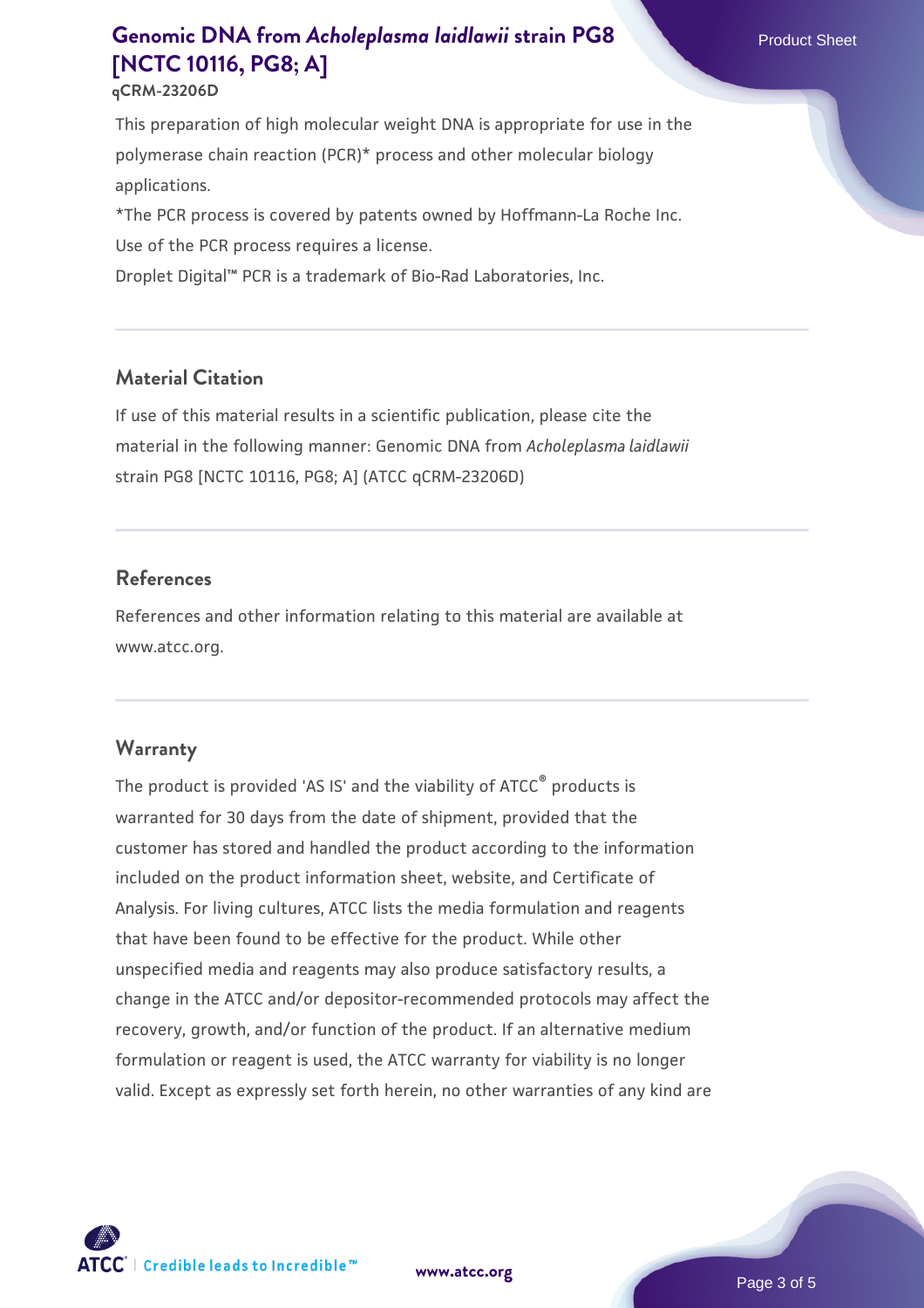#### **qCRM-23206D**

provided, express or implied, including, but not limited to, any implied warranties of merchantability, fitness for a particular purpose, manufacture according to cGMP standards, typicality, safety, accuracy, and/or noninfringement.

#### **Disclaimers**

This product is intended for laboratory research use only. It is not intended for any animal or human therapeutic use, any human or animal consumption, or any diagnostic use. Any proposed commercial use is prohibited without a license from ATCC.

While ATCC uses reasonable efforts to include accurate and up-to-date information on this product sheet, ATCC makes no warranties or representations as to its accuracy. Citations from scientific literature and patents are provided for informational purposes only. ATCC does not warrant that such information has been confirmed to be accurate or complete and the customer bears the sole responsibility of confirming the accuracy and completeness of any such information.

This product is sent on the condition that the customer is responsible for and assumes all risk and responsibility in connection with the receipt, handling, storage, disposal, and use of the ATCC product including without limitation taking all appropriate safety and handling precautions to minimize health or environmental risk. As a condition of receiving the material, the customer agrees that any activity undertaken with the ATCC product and any progeny or modifications will be conducted in compliance with all applicable laws, regulations, and guidelines. This product is provided 'AS IS' with no representations or warranties whatsoever except as expressly set forth herein and in no event shall ATCC, its parents, subsidiaries, directors, officers, agents, employees, assigns, successors, and affiliates be liable for indirect, special, incidental, or consequential damages of any kind in connection with or arising out of the customer's use of the product. While reasonable effort is made to ensure authenticity and reliability of materials on deposit, ATCC is not liable for damages arising from the misidentification or misrepresentation of such materials.